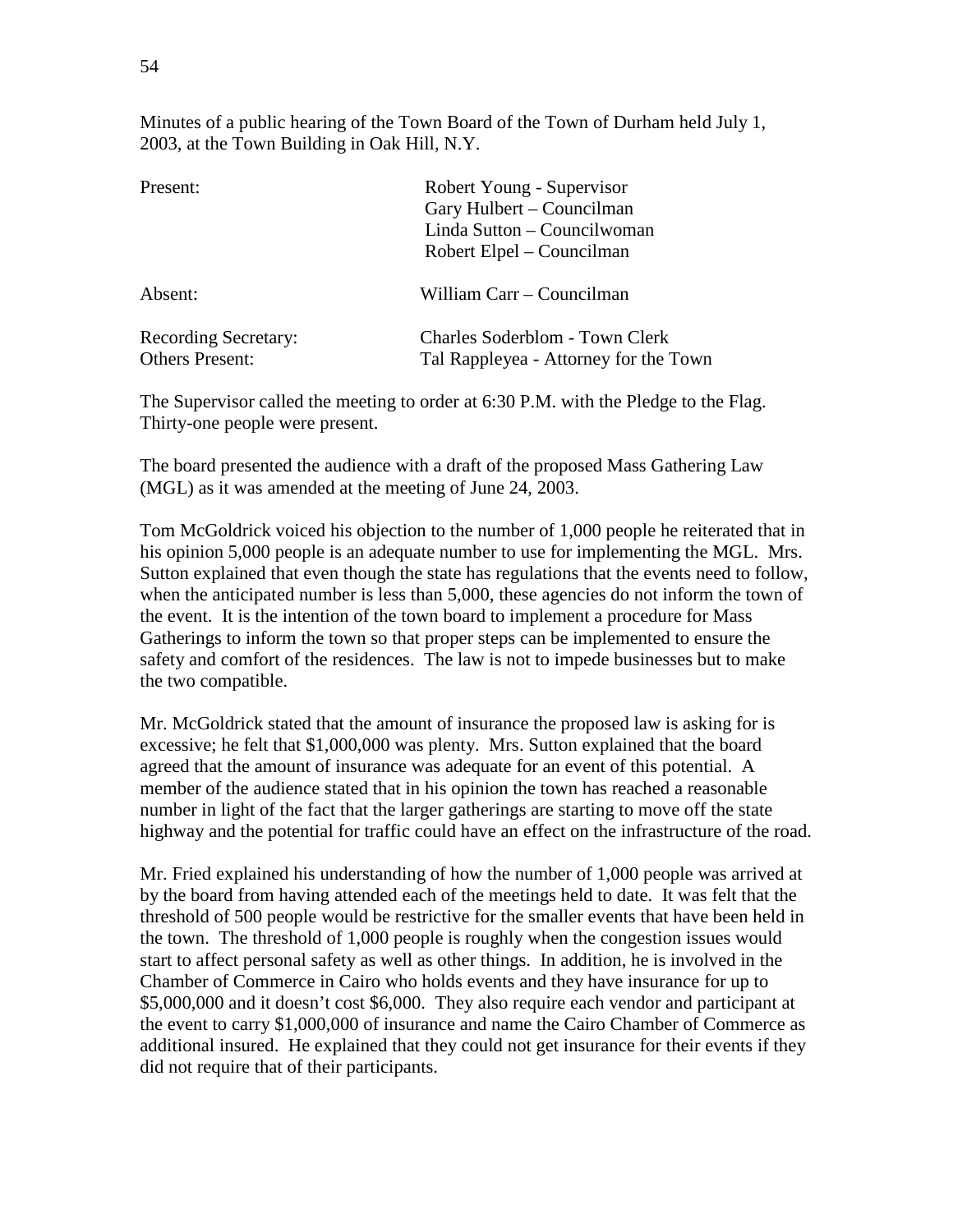Mr. McQuillen suggested the board consider an ordinance rather than a law. He also voiced his concern that if this law were to pass that it would open the town up to additional liability should something happen.

Additional discussion followed with the audience expressing both support and objection to the over all proposed MGL.

Mr. Rappleyea explained that an ordinance differs from a law in the area of enforcement of the violation. In an ordinance, failure to comply is a simple violation with a maximum fine of \$100;a local law violation is a misdemeanor with a maximum penalty of \$1,000 plus jail time.

Additional question were raised concerning:

- 1. Buffer zone between buffer zone and abutting properties.
- 2. Security enforcement, provided by town or private, what would be an adequate ratio of security to attendees.
- 3. Parking on public streets.

Mr. McGoldrick requested that Mr. Sutton share his knowledge of festivals, as he is involved with the festivals at Hunter Mountain. Mr. Sutton made the following points.

- 1. Their parking plan is for 2,000 people with a 10% over run.
- 2. Command center has a telephone and first aid.
- 3. Parking on pavement is an issue however as long as traffic is able to keep flowing and all notifications have been made then an issue is not made of it. If it became a problem parking tickets would be issued and possibly cars would be towed. Keep in mind that the town is partially responsible for any damages that are occurred to the car.
- 4. Parking is figured at 180 cars per acre, 3 people per car.
- 5. Insurance with the town named as additional insured, also indemnification helps.
- 6. Security is difficult to figure, venue needs to be considered, i.e.) a children's festival compared to a musical event where beer is sold. A good starting point is one security person for every 3,000 people.
- 7. Traffic flow pattern is necessary, scheduling is important; the state and county agencies schedules are generally done three months ahead they aren't able to change schedules as quickly as the town or private enterprise. Keep in mind the 2,000 people is the amount of people on the grounds at any given time (peak period) opposed to the amount that pass through over the course of the event.
- 8. First aid coverage is usually two people at all times.
- 9. Hunter carries a \$2,000,000 insurance policy with \$500,000 for injury.
- 10. Music is stopped at 11:00 p.m.